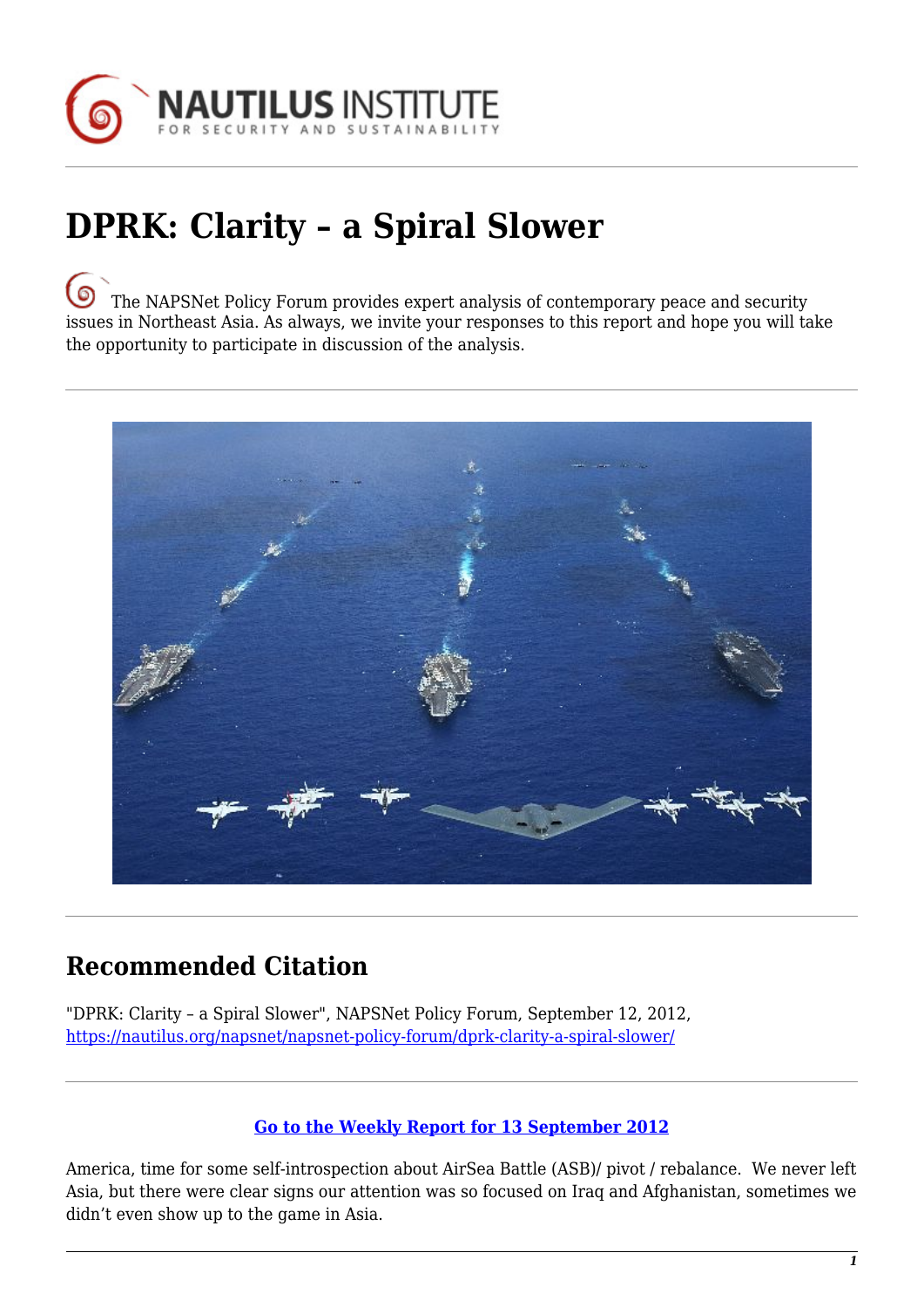Odd.

Given that the Pacific Rim has almost 3 billion people, five of the seven largest armies in the world, the world's three largest democracies and that we buy \$700+billion a year from the Pacific Rim, seems like Asia should have always been important to us.

Our strategy starts with interests: life, liberty, pursuit of happiness or the May 2010 variant: security, prosperity, values, and international order. Then we develop a strategy to pursue our interests. The 'Whole of Government' approach means we have several different manifestations of that strategy: diplomatic, economic and military are the more obvious components.

Containment, as an example, used whole of government levers, but was a very specific strategy for a defined threat. U.S. doesn't "contain" any country anymore; it costs way too much and no other country in the world would join us in a "containment" strategy. It's ludicrous to think America has the power or will to "contain" any other country. Strategists will recognize the threat  $=$  capacity  $+$ intention formulation.

Great Powers succeed by working toward achieving their interests within a defined, predictable rule set. Great Powers don't achieve much if they only focus on frustrating other countries from reaching their goals.

If we assume there is an American Grand Strategy for Asia (and I seriously doubt there is one) the military incarnation should be ASB, but we've done such a poor job explaining ASB that everyone is confused. According to the military, "Anti-access/area denial is about systems, it's about technologies and capabilities. It's not about a specific actor. It is not about a specific regime." So every country should be worried, right? Go back to the threat definition. A country needs to display intent to flout the rule set or to take action outside established norms.

North Korea fits both categories. We also find an action/reaction/counteraction cycle which is unhelpful. In the deterrence and proliferation worlds, it's also a dangerous cycle.

However, ASB should have an economic, diplomatic, etc. analog. If we take Trans-Pacific Partnership as the economic counterpart for ASB, it is possible to bring North Korea into the fold in a very limited way under the Korean Peninsula rubric; maybe as observers or some status acceptable to all sides. If North Korea learns about economics and norm-setting in international behavior, that's a good thing, right? And at some undefined point in the future, the Korean people will decide to reunify. Having a deeper technocratic bench from which to draw future administrators will pay great dividends.

Reunification will be phenomenally expensive. It's going to take a lot of capital to get the entire peninsula on a relatively-level field. Finding legitimate rent-seeking opportunities for DPRK, now, is a way to help develop and maintain the infrastructure required to provide basic humanitarian needs.

We should emphasize the most positive manifestations of the rebalance: stability, economic growth, predictable rule-sets while squarely address some of the negative perceptions such as: ludicrous to think we're containing any country; we're not aiming at any country, but we are RESPONDING to military technology and hardware choices some countries make. Clarity will help slow the presentlyexisting dangerous action/reaction/counteraction cycle.

- [Roger Cavazos,](https://nautilus.org/network/associates/roger-cavazos/) NAPSNet Contributor